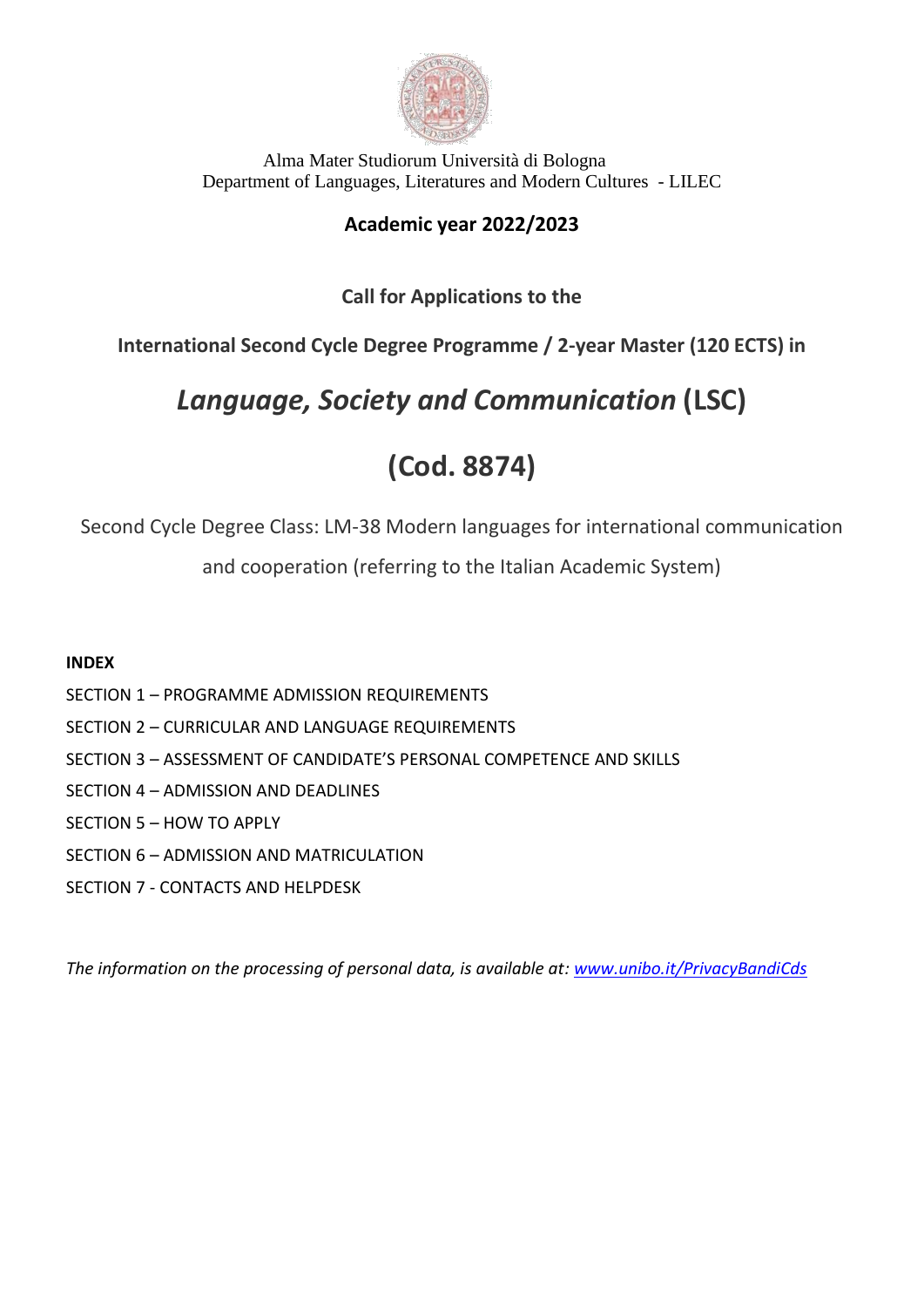

## *Presentation*

The *International Second Cycle Degree Programme in Language, Society and Communication* is an open access degree programme that aims to train Master's graduates with a high level of competence in at least two European languages of international communication (in addition to Italian). Admission to the degree course is subject to the possession of specific curriculum requirements and to being successful in an interview to assess the candidates' personal competence and skills.

## **SECTION 1 – PROGRAMME ADMISSION REQUIREMENTS**

Admission to the second-cycle degree programme in *Language, Society and Communication* is subject to:

- a) possession of a **DEGREE QUALIFICATION**, being a three-year university degree or diploma, a Degree (ex D.M. 509/99 and ex D.M. 270/04), or a previous four-year regulation degree; or another suitable qualification obtained abroad;
- b) satisfaction of the **CURRICULAR REQUIREMENTS** outlined in section 2;
- c) satisfaction of the **LANGUAGE REQUIREMENTS** and, specifically, knowledge of English to at least B2 level in the *Common European Framework of Languages*, to be accredited according to the procedures set out in section 2;
- d) assessment of the candidate's **PERSONAL KNOWLEDGE AND SKILLS** in accordance with the procedures set out in section 3.

A Commission will verify the possession of the candidates' requirements as well as their personal competence.

**The languages selected during the application phase must be chosen in the study plan once you are enrolled. It is not possible to choose languages other than those selected at the time of admission to the interview of assessment of the competences and the skills.**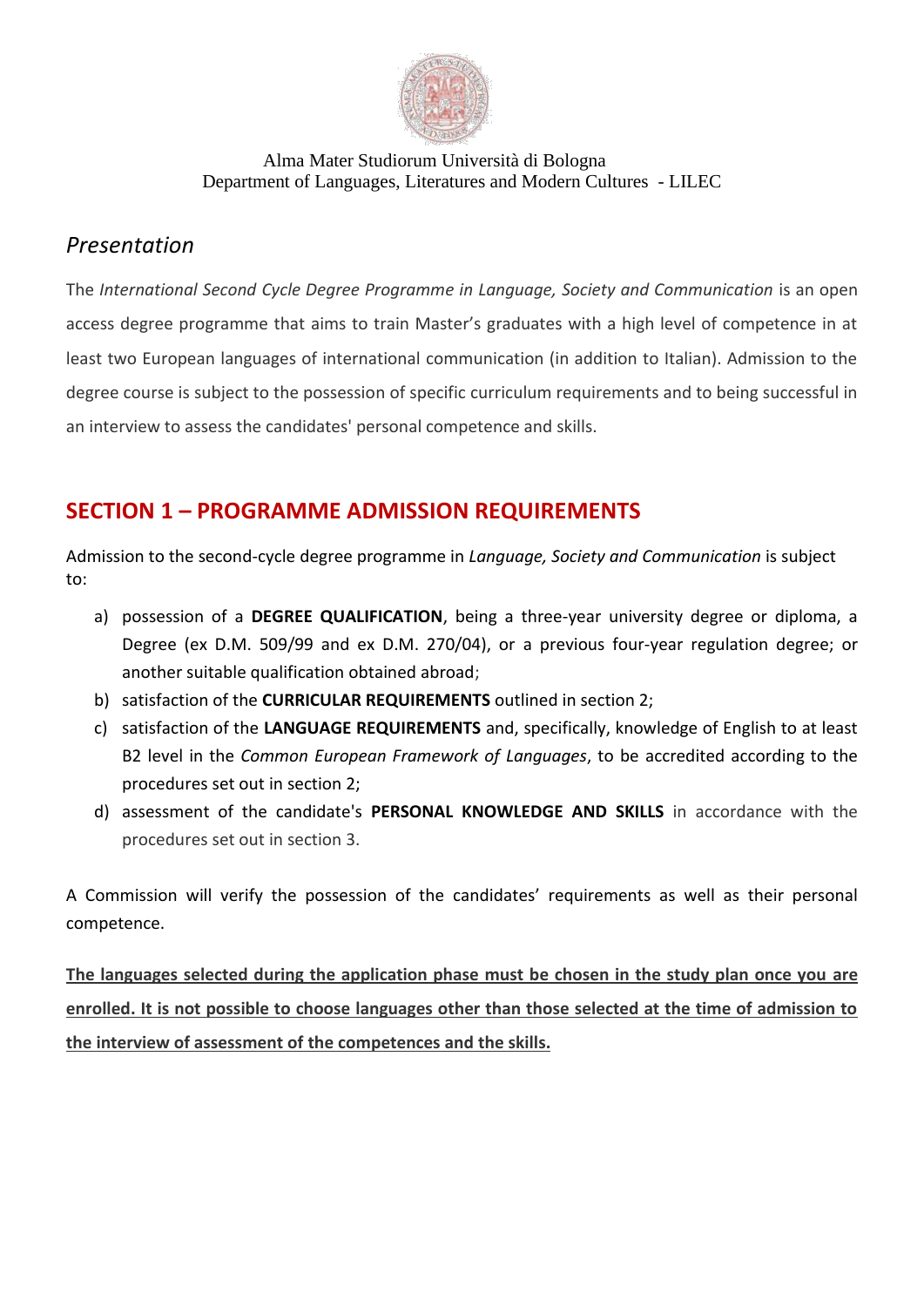

### **SECTION 2 – CURRICULAR AND LANGUAGE REQUIREMENTS**

### **CURRICULAR REQUIREMENTS**

#### **Candidates holding an Italian qualification**

In order to be admitted to the degree course, the following access requirements are needed:

- a) a degree or university diploma lasting three years, i. e. an Italian degree (ex Ministerial Decree 509/99 and ex Ministerial Decree 270/04), or a degree or university diploma of the previous fouryear systems.
- b) to have acquired a total of at least 48 credit points (ECTS) in the two modern languages already studied in the first cycle degree (24 credit points in the first language + 24 credit points in the second language), which are intended to be studied further in the Master's degree course in two of the following disciplinary scientific fields:
	- L-LIN/04 Language and Translation French
	- L-LIN/06 Hispanic Language and Literatures\*
	- L-LIN/07 Language and Translation Spanish
	- L-LIN/11 Anglo-American Languages and Literatures\*
	- L-LIN/12 Language and Translation English
	- L-LIN/14 Language and Translation German

L-LIN/21 - Slavic Studies (only Russian)

\**Please note that the credits in the subject groups L-LIN/06 - Hispanic Language and Literatures and L-LIN/11 - Anglo-American Languages and Literatures must be related exclusively to language - and not literature - course units. Candidates who have obtained credits in the two subject groups L-LIN/06 and L-LIN/11 must send the programmes of their language course units to the e-mail address [lingue.lsc@unibo.it.](mailto:lingue.lsc@unibo.it)*

#### **Candidates holding a foreign qualification**

In order to be admitted to the degree course, the following access requirements are needed:

a) a degree or university diploma, or other qualifications obtained abroad and recognized as suitable;

b) to have acquired a total of at least 48 credit points (ECTS) in the two modern languages already studied in the first cycle degree (24 credit points in the first language + 24 credit points in the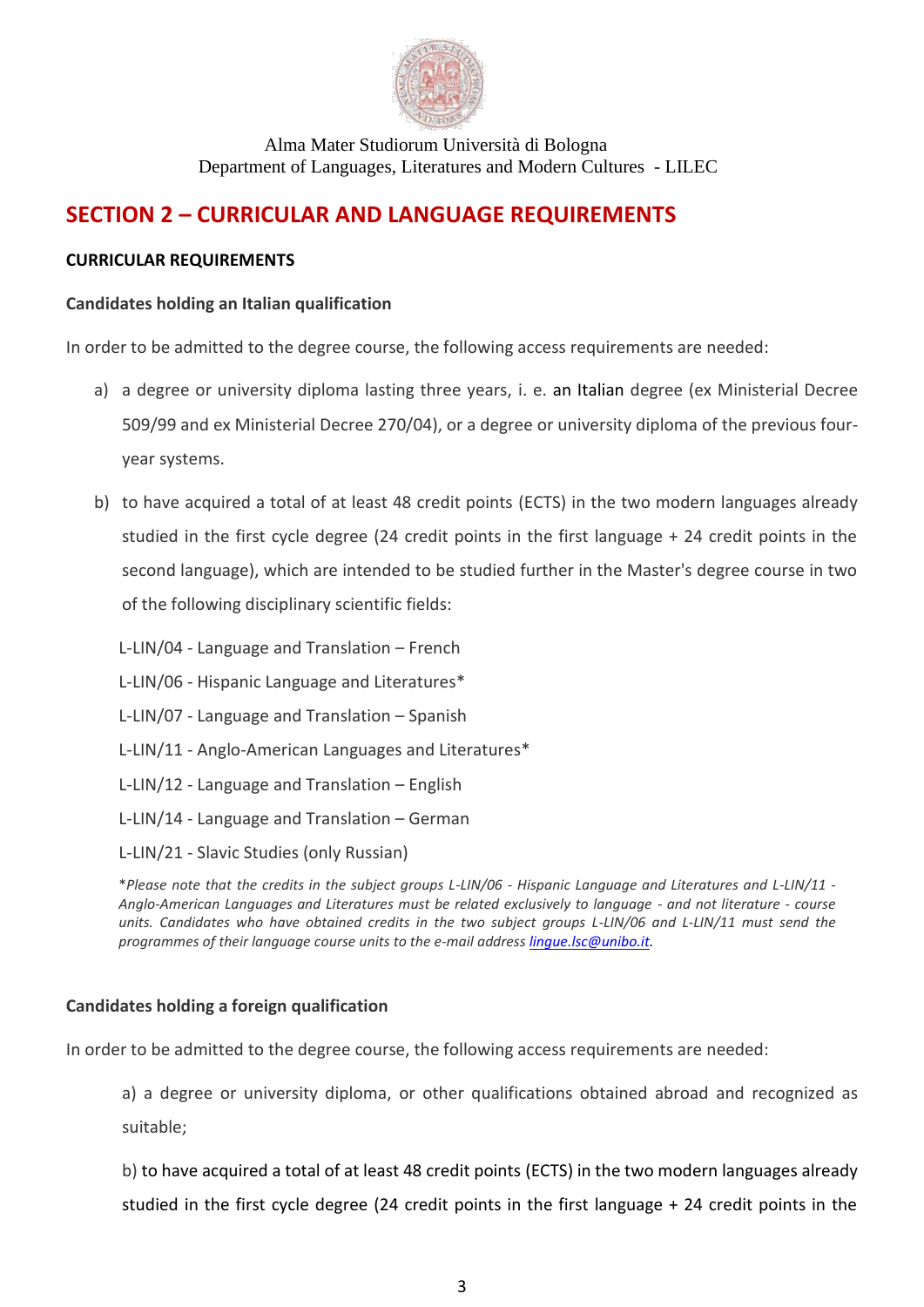

second language), which are intended to be studied further in the Master's degree course in two of the following disciplinary scientific fields:

| Italian denomination                                   | meaning the study of                         |
|--------------------------------------------------------|----------------------------------------------|
| L-LIN/04 - Language and Translation - French           | French Language and Linguistics              |
| L-LIN/06 - Hispanic Language and Literatures           | Hispanic Language and Literatures*           |
| L-LIN/07 - Language and Translation - Spanish          | Spanish Language and Linguistics             |
| L-LIN/11 - Anglo-American Languages and<br>Literatures | Anglo-American Languages and<br>Literatures* |
| L-LIN/12 - Language and Translation - English          | English Language and Linguistics             |
| L-LIN/14 - Language and Translation - German           | German Language and Linguistics              |
| L-LIN/21 - Slavic Studies (only Russian)               | Russian Language and Linguistics             |

\**Please note that the credits in the subject groups L-LIN/06 - Hispanic Language and Literatures and L-LIN/11 - Anglo-American Languages and Literatures must be related exclusively to language - and not literature - course units. Candidates who have obtained credits in the two subject groups L-LIN/06 and L-LIN/11 must send the programmes of their language course units to the e-mail addres[s lingue.lsc@unibo.it](mailto:lingue.lsc@unibo.it)*.

**Applicants with a foreign qualification for which it is not possible to define the admission requirements in terms of ECTS and final grade (see also section 3) can upload their documentation on [www.studenti.unibo.it](http://www.studenti.unibo.it/) so that the Commission can assess the possession of the requirements for admission to verify the adequacy of their personal preparation.**

#### **LANGUAGE REQUIREMENTS**

In order to be admitted to the degree course, candidates must have at least a B2 level of proficiency in English, as defined by the *Common European Framework of Reference for Languages* (CEFR).

The requirement of linguistic knowledge is deemed to be fulfilled by the possession of the curricular requirements within the scientific-disciplinary fields of competence (L-LIN/12 and L-LIN/11 - only if they refer to linguistic and non-literary teaching).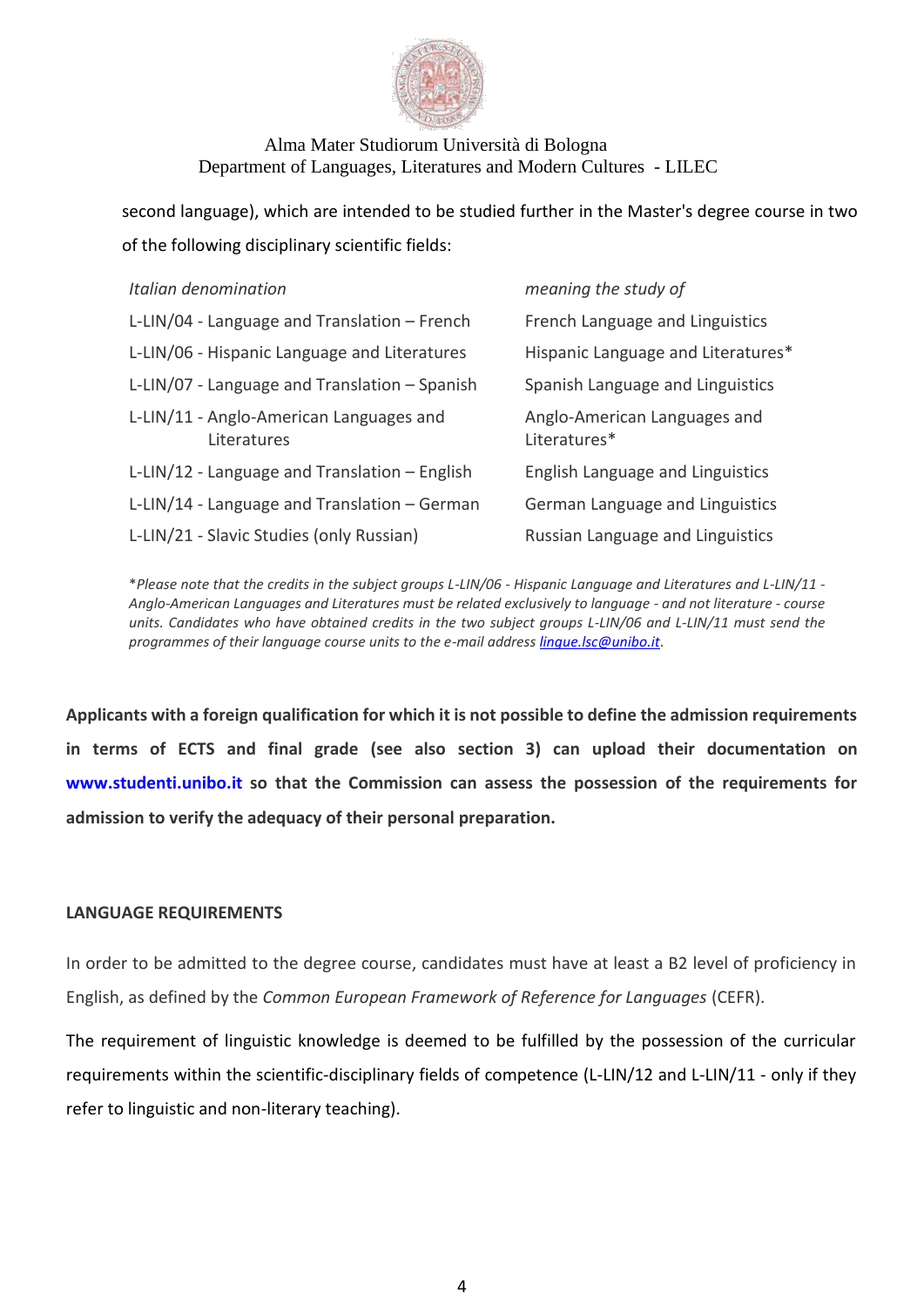

For applicants who have obtained less than 24 credit points (ECTS) in L-LIN/11 and L-LIN/12 during their Undergraduate Degree, and for all applicants holding a foreign degree, the B2 level requirement is accredited by:

- a. submitting a certificate of knowledge of the English language among those recognized by the University of Bologna;
- b. passing a language assessment interview in English with a Commission, in the event that the candidate does not have a certification.

### **a. English language certificates accepted by the University of Bologna**

The certificates must be uploaded to Studenti Online when registering for the selection. If you participate in more than one selection, you must upload the certificates in all applications.

List of certificates recognized by the University of Bologna

| <b>Institution</b>                                    | <b>Certificate</b>                                                                     |
|-------------------------------------------------------|----------------------------------------------------------------------------------------|
| British Council; IDP; Cambridge Assessment<br>English | IELTS (Academic) with a minimum score: 5,5/9                                           |
| British Council; IDP; Cambridge Assessment<br>English | IELTS (General Training) with a minimum score: 5,5/9                                   |
| <b>Educational Testing Service (ETS)</b>              | TOEFL IBT with a minimum score: 80                                                     |
| Cambridge Assessment English                          | Cambridge English Preliminary (PET) with a minimum score:<br>160/pass with Distinction |
| Cambridge Assessment English                          | Cambridge B1 Preliminary with a minimum score: 160/grade A                             |
| Cambridge Assessment English                          | Cambridge English First (FCE) with a minimum score:<br>160/grade C                     |
| Cambridge Assessment English                          | Cambridge B2 First with a minimum score: 160/grade C                                   |
| Cambridge Assessment English                          | Cambridge English Advanced (CAE)                                                       |
| Cambridge Assessment English                          | Cambridge C1 Advanced with a minimum score: 180                                        |
| Cambridge Assessment English                          | Cambridge English Proficiency (CPE)                                                    |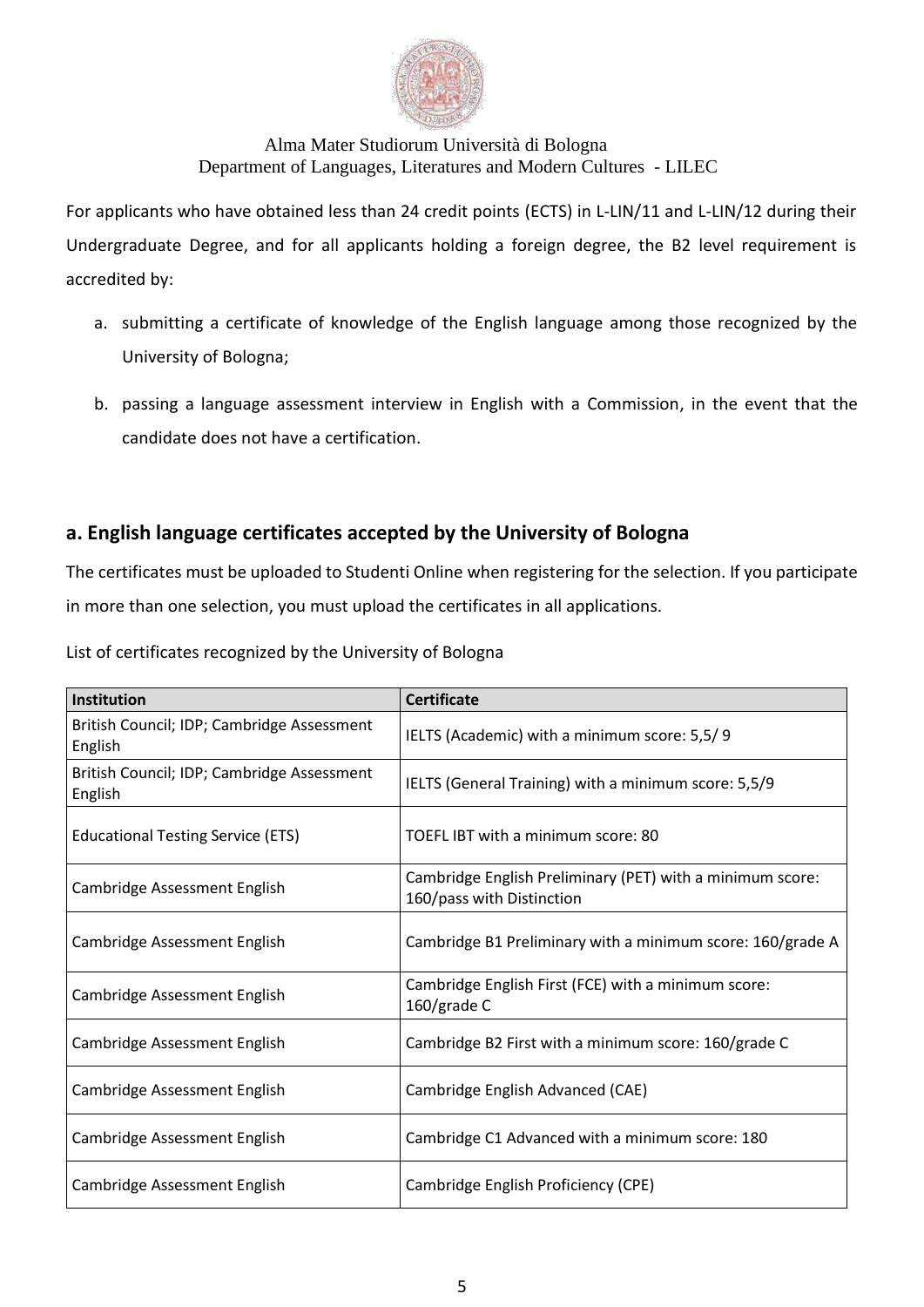

| Cambridge Assessment English                    | Cambridge C2 Proficiency with a minimum score: 200                                                                                                                       |  |
|-------------------------------------------------|--------------------------------------------------------------------------------------------------------------------------------------------------------------------------|--|
| Cambridge Assessment English                    | Cambridge B2 Business Vantage (BEC Vantage) with a<br>minimum score: 160/grade C                                                                                         |  |
| Cambridge Assessment English                    | Cambridge C1 Business Higher (BEC Higher) with a minimum<br>score: 180                                                                                                   |  |
| <b>Trinity College London</b>                   | ISE II, III, IV                                                                                                                                                          |  |
| Cambridge Assessment International<br>Education | IGCSE English as a Second Language* with a minimum score:<br>grade C                                                                                                     |  |
| Cambridge Assessment International<br>Education | IGCSE First Language English* with a minimum score: grade C                                                                                                              |  |
| University of Bologna Language Centre (CLA)     | self-certification downloaded from Studenti Online including<br>passing the ENGLISH LANGUAGE B - 2 (or higher) test in a<br>previous career at the University of Bologna |  |
| Other Italian universities language centres     | self-certification of passing the ENGLISH LANGUAGE B - 2 (or<br>higher levels) test in a previous career at other Italian<br>universities                                |  |

\*For the recognition of IGCSE English as a Second Language and First Language English, all the components (reading, writing, listening, speaking) must be completed

### **All certificates must be gained as from 1st January 2020.**

### **b. English language interview**

The individual interview aims at ascertaining the possession of an adequate lexical background and the main grammatical structures of the English language, useful for addressing the study and deepening of the contents related to the university experience.

The interview will be carried out **remotely through Microsoft Teams** by a Commission appointed by the Degree Program Board, and on the period indicated in the calendar below.

A few days before the interview, candidates for the selection, who have not met the requirement a., will receive instructions on how to participate at [name.surname@studio.unibo.it](mailto:name.surname@studio.unibo.it)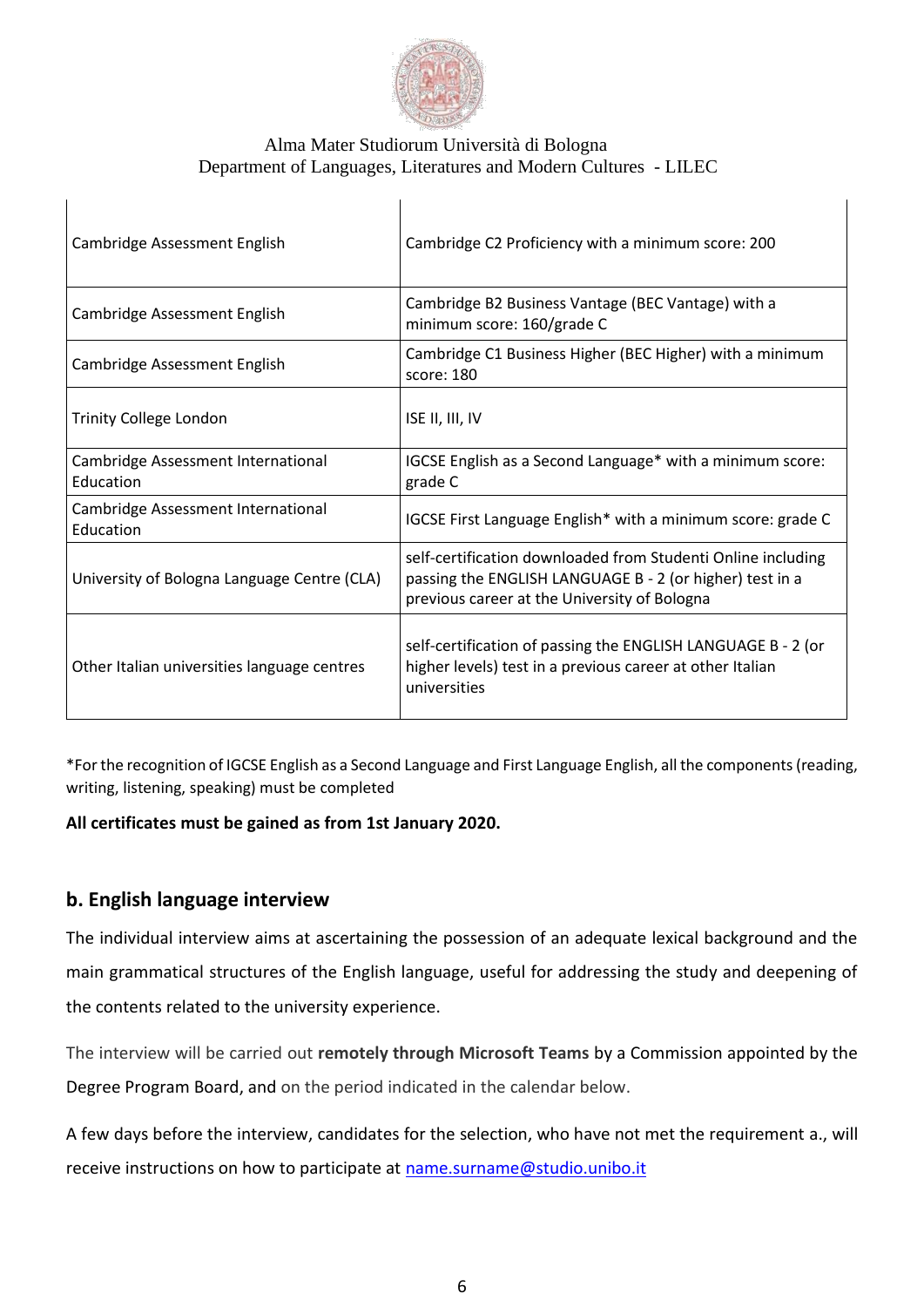

### **Calendar**

| <b>Intake</b>                                                                                    | <b>English language interview</b>                                          |
|--------------------------------------------------------------------------------------------------|----------------------------------------------------------------------------|
| First, application: From 10 <sup>th</sup> February 2022 to 10 <sup>th</sup><br><b>March 2022</b> | From 28th March 2022 to 31st March 2022                                    |
| Second, application: From 1 <sup>st</sup> April 2022 to 31 <sup>st</sup><br>May 2022             | From 27 <sup>th</sup> June 2022 to 30 <sup>th</sup> June 2022              |
| Third, application: From 10 <sup>th</sup> June 2022 to 16 <sup>th</sup><br>September 2022        | From 26 <sup>th</sup> September 2022 to 29 <sup>th</sup><br>September 2022 |

The Commission, on the basis of the outcome of the interview, will issue **an evaluation of eligibility or ineligibility** for admission to the Master's Degree Course.

A candidate who **fails to attend** the interview may enroll in the next intake.

A candidate who takes the interview and receives a judgment of **ineligibility** by the Commission, **can no longer apply** for the same academic year.

The interview is aimed solely at the admission to degree programmes at the University of Bologna. No certification is issued.

**Citizens of an English-speaking country and applicants who hold a foreign degree from an institution in an English-speaking country are not required to further prove their proficiency in English.**

# **SECTION 3 – ASSESSMENT OF THE CANDIDATE'S PERSONAL KNOWLEDGE AND SKILLS**

Candidates who meet the requirements described at section 2 may access the assessment of personal competence and skills which consists of:

**a) a verification of the previous academic career. The candidate must have obtained a Bachelor's degree with a grade of 105/110 or higher.** Only if in possession of this qualification the candidate will be admitted to the interview (see b). For candidates in possession of a foreign qualification that does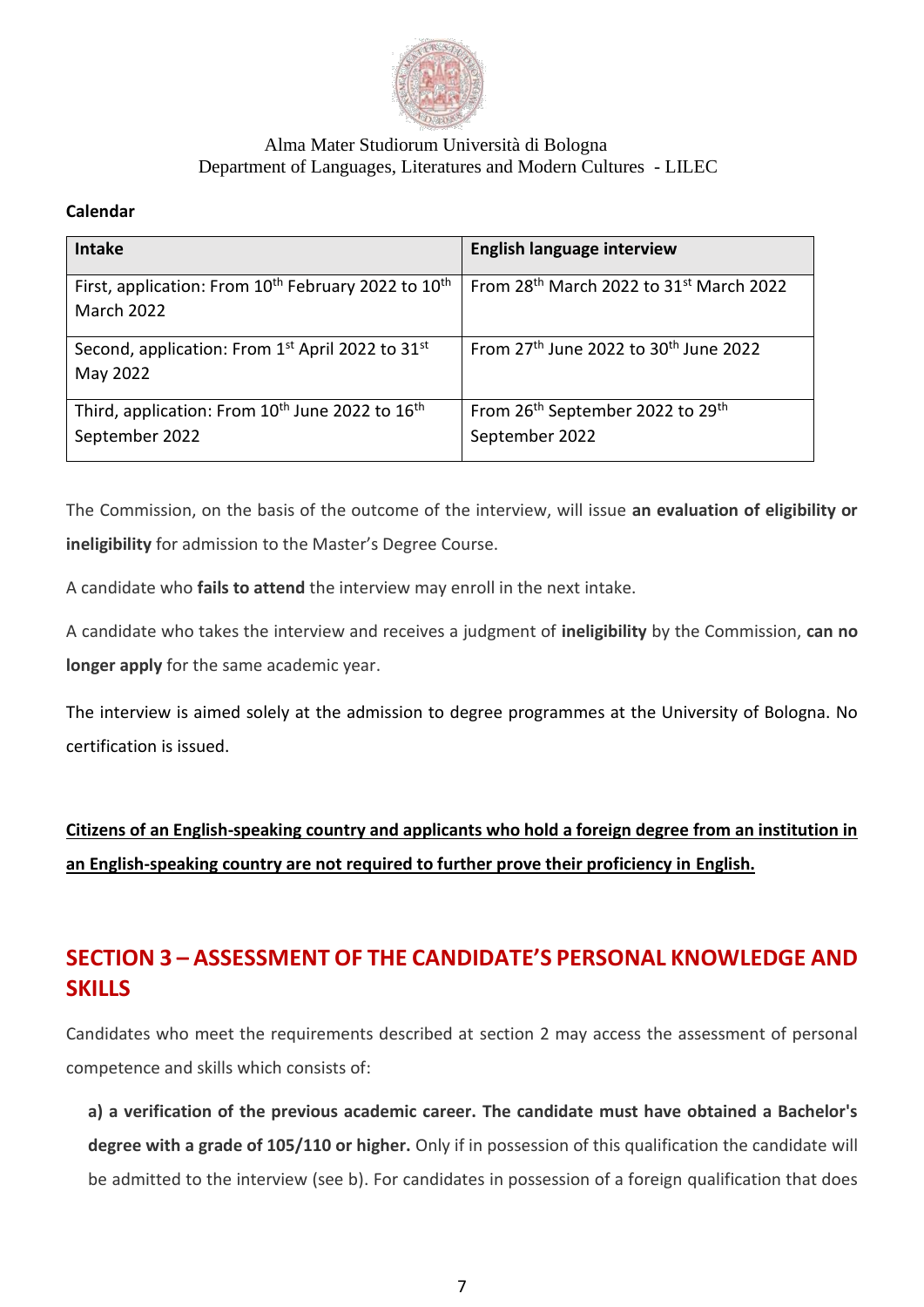

not provide for a final grade or for which it is not possible to convert the grade or judgement into hundredths, the Commission will evaluate the possession of the requirement.

**b) an individual interview in one of the two foreign languages** in which the candidate intends to pursue his/her studies, **provided that it is different from English**.

The interview of assessment of competence and skills will cover topics related to previous studies, any Erasmus experience/experience abroad, internships and work experience, as well as motivation and expectations regarding the course of study in *Language, Society and Communication*. The purpose of the interview is to ascertain that the candidate has reached at least B2 level of language proficiency in the *Common European Framework of Reference for Languages* (CEFR), as described in the Common Reference Levels document on the CEFR website.

**The interview will be carried out by a Commission appointed by the Course of Study Board, remotely through Microsoft Teams**, on the date indicated in the general calendar. The candidate will receive instructions on how to participate via the institutional e-mail addres[s name.surname@unibo.it](mailto:name.surname@unibo.it)

The Commission, on the basis of the outcome of the interview, will issue **an evaluation of eligibility or ineligibility** for admission to the Master's Degree Course.

A candidate who **fails to attend** the interview may enroll in the next intake.

A candidate who takes the interview and receives a judgment of **ineligibility** by the Commission, **can no longer apply** for the same academic year.

### **SECTION 4 – ADMISSION AND DEADLINES**

The following is the general calendar. Details of the procedure are referred to in the following parts of the call. The deadlines indicated in this call are mandatory and all deadlines given in the call and summarized in the general calendar must therefore be respected.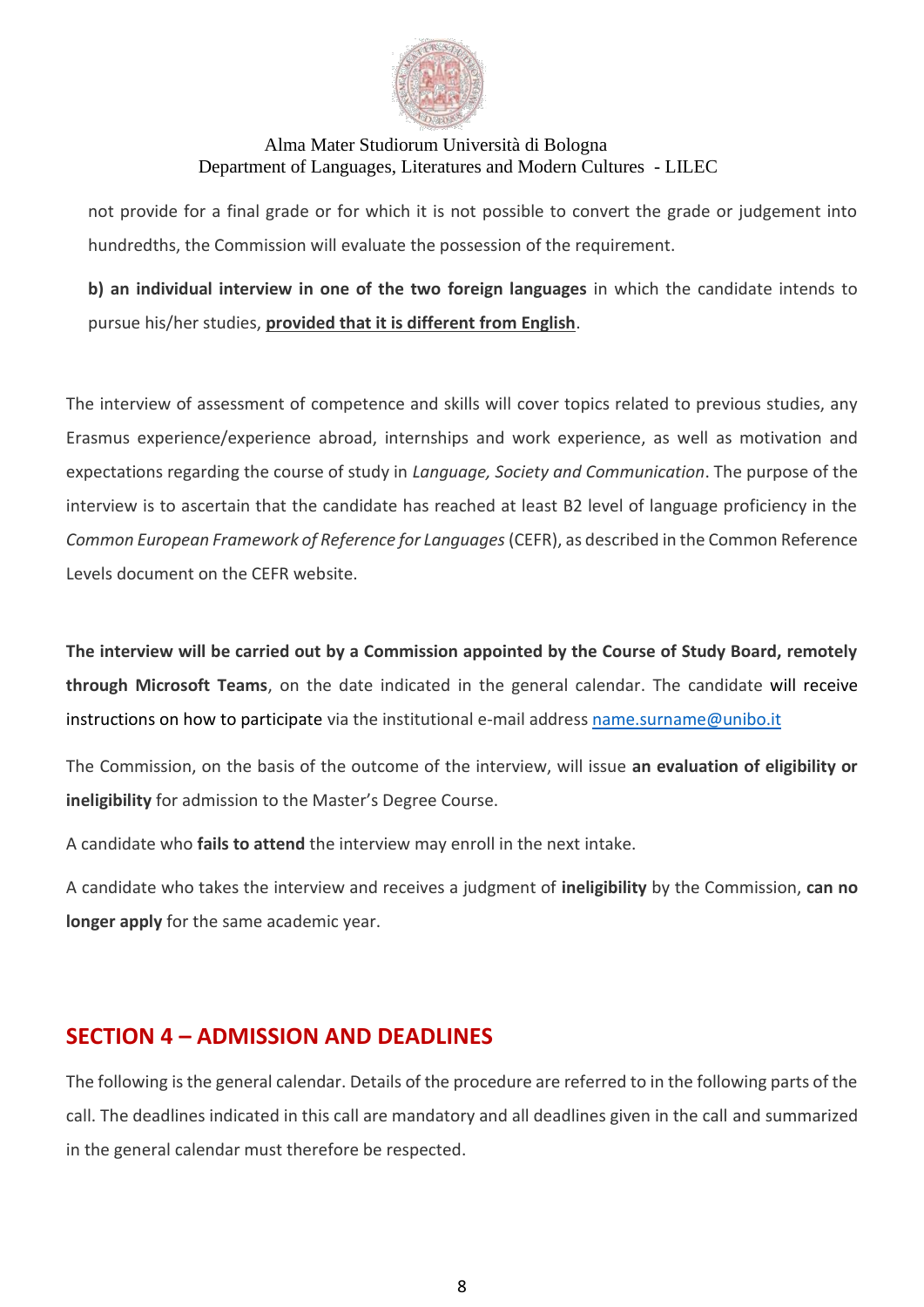

|                         | <b>APPLICATION</b><br><b>REGISTRATION</b> | <b>CONVOCATION</b>          | <b>INTERVIEWS</b>                   | <b>RECIPIENT</b> |
|-------------------------|-------------------------------------------|-----------------------------|-------------------------------------|------------------|
| <b>Intake</b>           | From 10 <sup>th</sup> February 2022       | From 17 <sup>th</sup> March | From 28 <sup>th</sup> March 2022 to | <b>NON EU</b>    |
|                         | to 10 <sup>th</sup> March 2022            | 2022                        | 31 <sup>st</sup> March 2022         | <b>STUDENTS</b>  |
| <b>Intake</b>           | From 1st April 2022 to 31st               | From 17 <sup>th</sup> June  | From 27 <sup>th</sup> June 2022 to  | NON $EU$ – EU    |
| $\overline{2}$          | May 2022                                  | 2022                        | 30 <sup>th</sup> June 2022          | <b>STUDENTS</b>  |
| <b>Intake</b>           | From 10 <sup>th</sup> June 2022 to        | From 20 <sup>th</sup>       | From 26 <sup>th</sup> September     | NON $EU$ – EU    |
| $\overline{\mathbf{3}}$ | 16 <sup>th</sup> September 2022           | September 2022              | 2022 to 29 <sup>th</sup> September  | <b>STUDENTS</b>  |
|                         |                                           |                             | 2022                                |                  |

### **SECTION 5 – HOW TO APPLY**

In order to register for the assessment:

1. Go to [www.studenti.unibo.it,](http://www.studenti.unibo.it/) access the "**REGISTERED**" section and complete the required fields, or access directly by entering the credentials already in possession of the student. If you are a foreign student and you have no tax code ID ('codice fiscale'), you should access the section "**REGISTRATION OF INTERNATIONAL STUDENTS**" and follow the instructions to create the institutional credentials. Institutional credentials are valid for the entire duration of the university career and are required each time you access your personal profile. If you have a SPID digital identity (for information [www.spid.gov.it](http://www.spid.gov.it/)) this can be used to register on Studenti Online by selecting the "Register" button and then the "Log in with SPID" button. The system will automatically retrieve your personal data from SPID and at the end will create your credentials [name.surname@studio.unibo.it](mailto:name.surname@studio.unibo.it) .

2. Access "**ADMISSION REQUEST - ADMISSION APPLICATION**", select "**LAUREA MAGISTRALE**" and select "**LANGUAGE, SOCIETY AND COMMUNICATION/LINGUA, SOCIETY AND COMMUNICATION**" (you can only register for the session open at the time of access - see Session Deadlines Summary Table).

3. **Upload** the required documents in PDF format: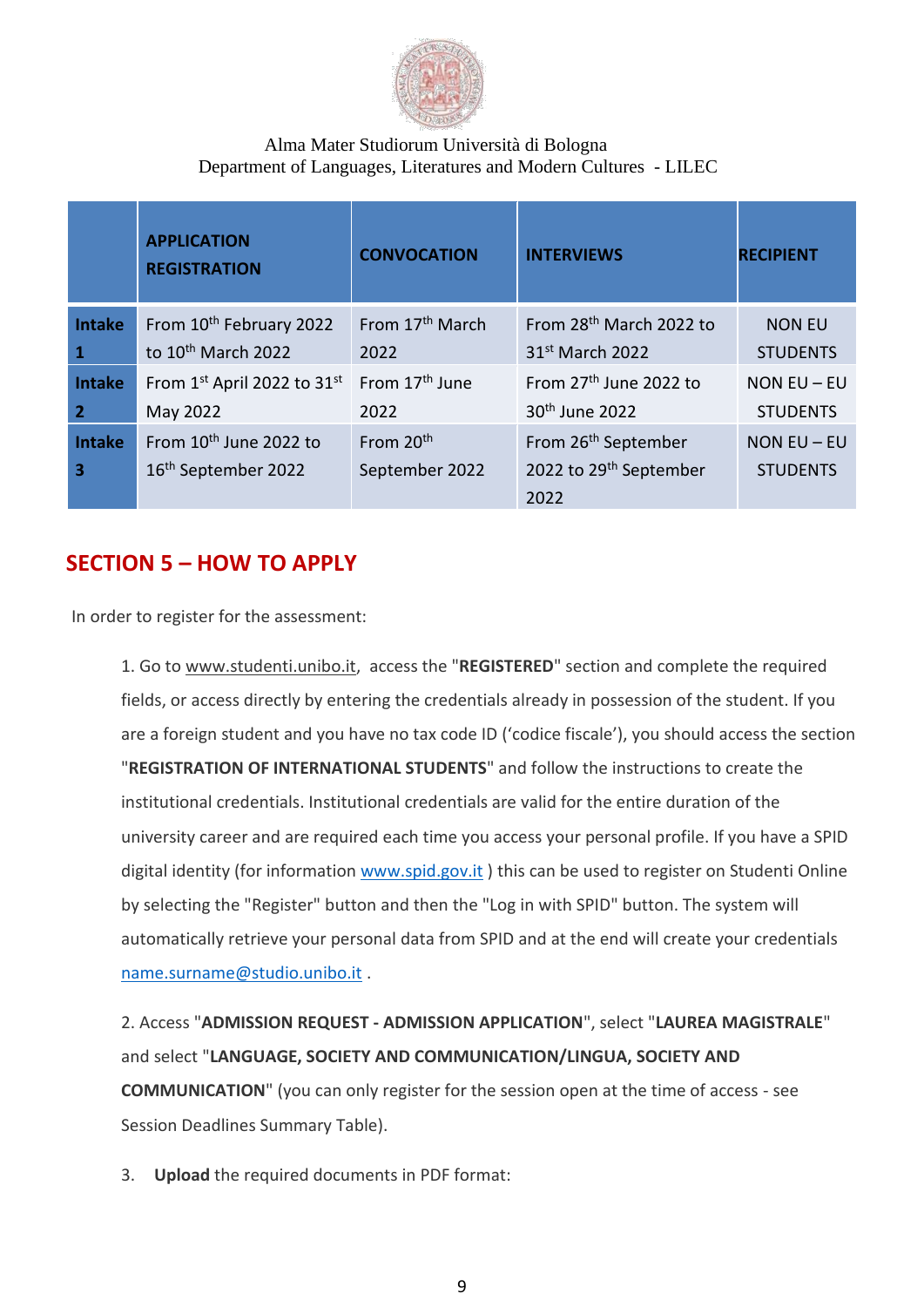

a. copy of a valid ID (Passport or other official ID);

b. Transcript – Self-certification of previous Degree(s), examinations, marks, number of credits, subject groups and final degree mark.

*Graduates holding a non-Italian Degree: you need to attach a copy of your Degree Certificate issued by your University with all the examinations taken; EU candidates can attach their Diploma Supplement or a Self-Certificate of their Degree with all the examinations taken.* 

c. Certification of the level of knowledge of the English.

### 4. **Methods of participation for non-EU citizens living abroad.**

Non-EU citizens living abroad must also follow the procedures defined by the Ministry of Education, University and Research (MUR) with a special Circular (MUR Circular) available o[n www.studiare-in-Italia.it/studentistranieri/](http://www.studiare-in-italia.it/studentistranieri/) to participate in the assessment of competence and skills.

Specifically, they must:

- submit a pre-enrolment application through the web site Universitaly;
- be in possession of a qualification allowing access to university;

Students must consult the detailed information on:

[www.unibo.it/IscrizioniLaureaMagistraleTitoloEstero](http://www.unibo.it/IscrizioniLaureaMagistraleTitoloEstero) e [www.unibo.it/IscrizioniStudentiNonUE](http://www.unibo.it/IscrizioniStudentiNonUE)

### **NB!**

- $\triangleright$  Registration for assessment is valid only if submitted within the deadlines indicated.
- ➢ Self-Certificates must have a handwritten signature, otherwise they cannot be accepted.
- $\triangleright$  In all cases, the Examining Board will examine candidates' applications on the basis of the documents attached.
- $\triangleright$  All communications will be sent to your institutional e-mail address [\(name.surname@studio.unibo.it\)](mailto:name.surname@studio.unibo.it).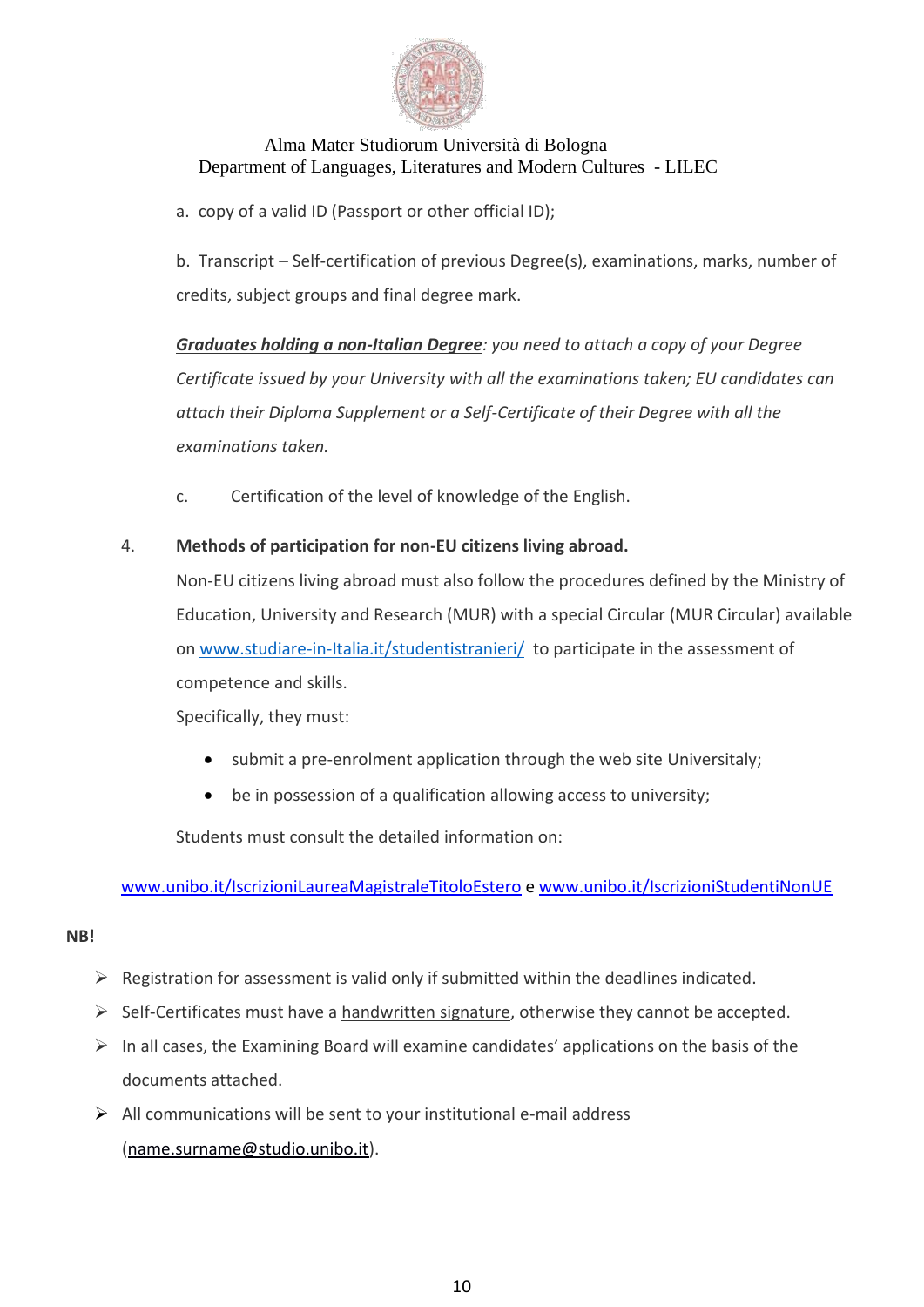

- $\triangleright$  You must not send any paper or e-mailed documents: the only procedure to be followed is as described on "Studenti Online".
- $\triangleright$  No admission fees are required for this selection procedure. The interviews organized in this announcement will be held remotely through Microsoft Teams on the date and as described in the text of the call.

### **SECTION 6 – ADMISSION AND MATRICULATION**

Candidates will be able to check the outcome of the assessment on www.studenti.unibo.it. Admitted candidates will receive an email to the institutional address, and from that moment they will be able to enroll up to 27 October without late payment fees, and from 28 October to 24 November with late payment fees.

In order to enroll you must:

- **1. connect** to "Studenti OnLine" [\(www.studenti.unibo.it\)](http://www.studenti.unibo.it/) by using the username and password obtained during the assessment enrollment procedure or by their SPID credentials;
- **2. click** on "Immatricolazioni", select "Laurea magistrale" and then Language, Society and Communication (LSC), **fill in** the required data and attach a passport photo in jpg format which shows the candidate's full face. Please remember that, if anything you declare is false, in addition to incurring the penalties established in art. 496 of the Italian Criminal Code, you will also lose the right to enrol and any other benefits obtained, while relinquishing the right to any refunds;
- **3.** make **the first payment instalment**, according to the instructions on [Studenti Online](http://www.studenti.unibo.it/) and within the established dates. Failure to pay will result in exclusion from the procedure.

After paying matriculation fees, check on Studenti Online what you need to do to activate your career.

**If you are a student with a recognized disability** equal to or greater than 66% or **has a certificate of disability in accordance with Law 104/92**, when matriculating s/he must send the certificate attesting the condition to the email address of the Student Administration Office [\(segscform@unibo.it](mailto:segscform@unibo.it)) in order to be entitled to the exemption referred to on the page [https://www.unibo.it/en/services-and-](https://www.unibo.it/en/services-and-opportunities/study-grants-and-subsidies/exemptions-and-incentives/exemptions-for-disabled-students)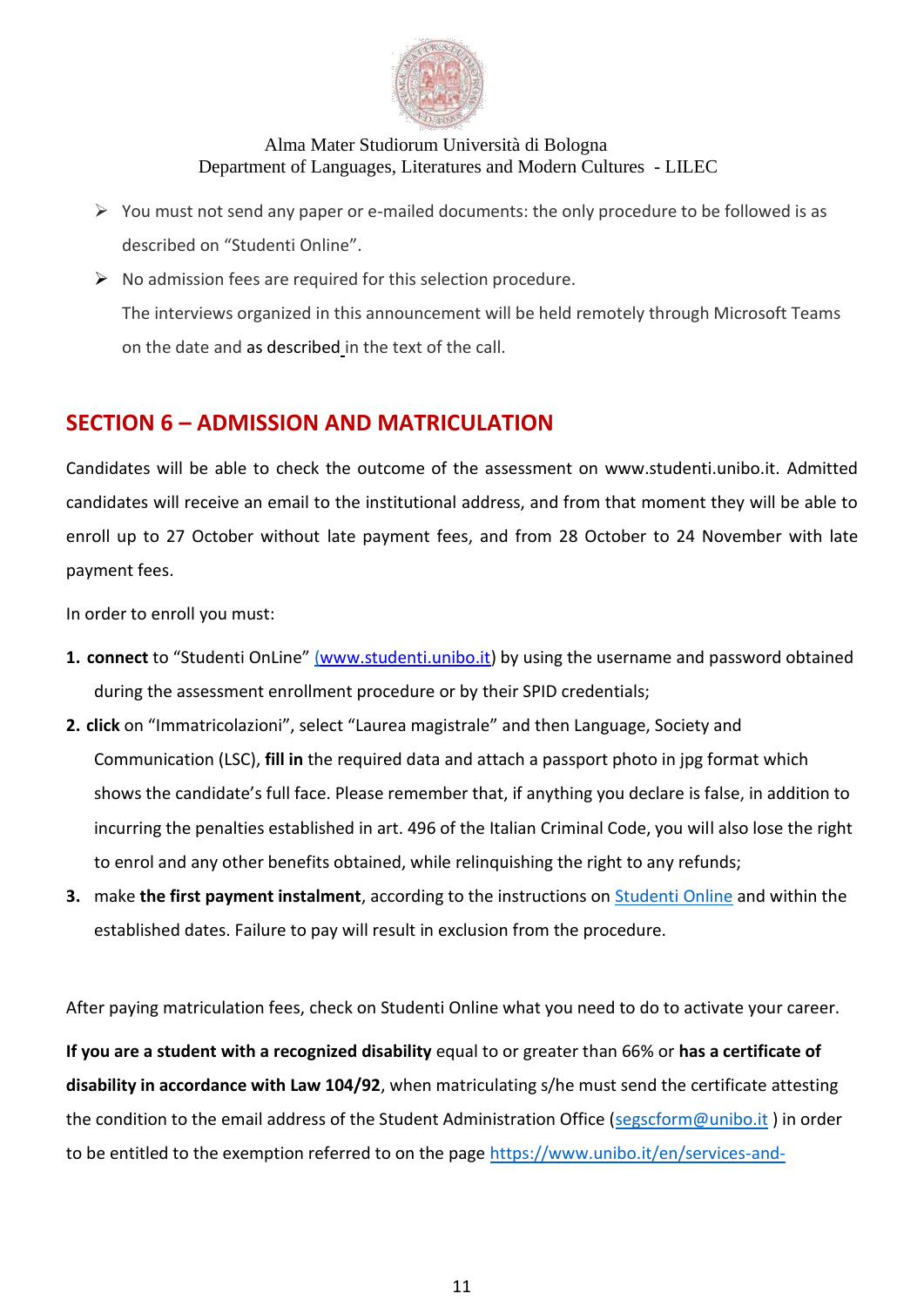

[opportunities/study-grants-and-subsidies/exemptions-and-incentives/exemptions-for-disabled](https://www.unibo.it/en/services-and-opportunities/study-grants-and-subsidies/exemptions-and-incentives/exemptions-for-disabled-students)[students;](https://www.unibo.it/en/services-and-opportunities/study-grants-and-subsidies/exemptions-and-incentives/exemptions-for-disabled-students)

### **STUDENTS WITH FOREIGN QUALIFICATION**

After the steps defined above, check [the documentation needed](https://www.unibo.it/en/teaching/enrolment-transfer-and-final-examination/enrolling-in-a-second-cycle-degree-programme-foreign-qualification) to enroll.

Remember that the documentation you used for admission to the course of study (e.g. degree, transcript or records...) [must be translated and the authenticity and value must be checked where](https://www.unibo.it/en/teaching/enrolment-transfer-and-final-examination/declaration-of-value-translation-and-legalization)  [required.](https://www.unibo.it/en/teaching/enrolment-transfer-and-final-examination/declaration-of-value-translation-and-legalization)

You will have to upload the documents relating to the foreign qualification on [Studenti Online](https://studenti.unibo.it/sol/welcome.htm) in the "Announcements" section, choosing "Matriculation A.y. 22\_23 - Upload of documents for international students and students with foreign qualifications".

When you arrive at the University of Bologna, you will have to make an appointment with the International Student Administration Office in Bologna or with the Student Administration Office on your Campus to show the original documentation.

[https://www.unibo.it/en/teaching/enrolment-transfer-and-final-examination/declaration-of-value](https://www.unibo.it/en/teaching/enrolment-transfer-and-final-examination/declaration-of-value-translation-and-legalization)[translation-and-legalization](https://www.unibo.it/en/teaching/enrolment-transfer-and-final-examination/declaration-of-value-translation-and-legalization)

### **NON-EU CITIZEN RESIDING ABROAD**

In addition to the steps defined above, you will need to pre-register on Universitaly and apply for a student visa. Check [here](https://www.unibo.it/en/teaching/enrolment-transfer-and-final-examination/visa-and-rules-for-residence-in-italy/before-leaving-home-entry-visa) how to do it

### TAXES AND BENEFITS

The fees and information on benefits and exemptions are published on the University web site at [www.unibo.it/Tasse](http://www.unibo.it/Tasse) .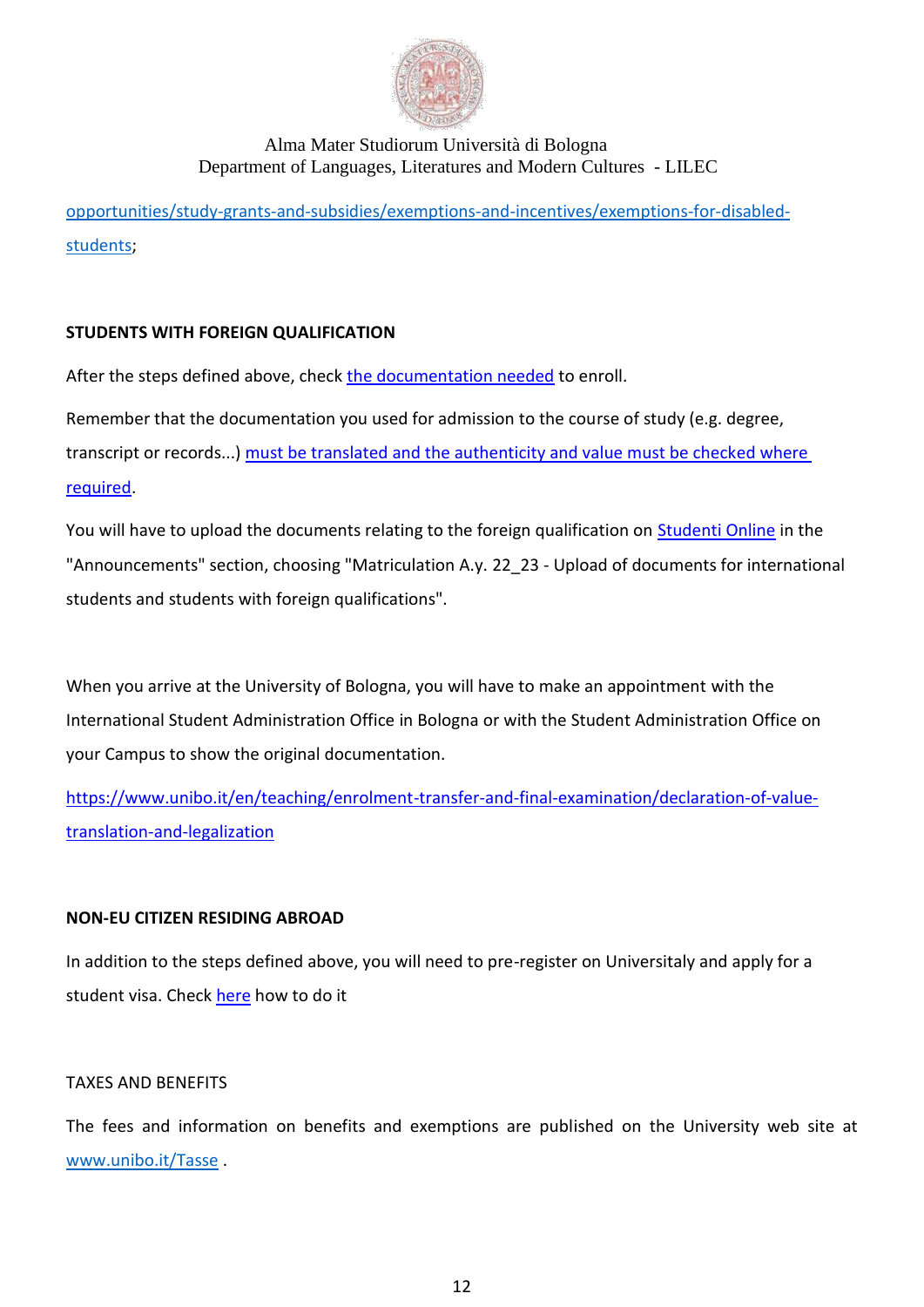

# **The fee is calculated progressively on the basis of a valid ISEE certificate only if the latter is presented as described in the page:**

[https://www.unibo.it/en/teaching/enrolment-transfer-and-final-examination/tuition-fees-and](https://www.unibo.it/en/teaching/enrolment-transfer-and-final-examination/tuition-fees-and-exemptions/tuition-fees-a-y-2020-21)[exemptions/tuition-fees-a-y-2020-21](https://www.unibo.it/en/teaching/enrolment-transfer-and-final-examination/tuition-fees-and-exemptions/tuition-fees-a-y-2020-21)

If the ISEE certificate is not submitted, the maximum fee envisaged for the course of study will be applied.

# **The request for exemption is free of charge and can be made regardless of whether the student is enrolled in a course at the University of Bologna.**

Information on other benefits can be found on the University Portal at [https://www.unibo.it/en/services](https://www.unibo.it/en/services-and-opportunities/services-and-opportunities)[and-opportunities/services-and-opportunities.](https://www.unibo.it/en/services-and-opportunities/services-and-opportunities)

If you are interested in benefits for the right to study, you must consult the relative announcement published by the Agenzia Regionale per il Diritto allo Studio (ERGO) on the site [www.er-go.it](http://www.er-go.it/)

# **SECTION 7 – CONTACTS AND HELPDESK**

**Student Administration Office**

**Email: [segscform@unibo.it](mailto:segscform@unibo.it)**

**[https://www.unibo.it/en/teaching/enrolment-transfer-and-final-](https://www.unibo.it/en/teaching/enrolment-transfer-and-final-examination/student-administration-offices)**

**[examination/student-administration-offices](https://www.unibo.it/en/teaching/enrolment-transfer-and-final-examination/student-administration-offices)**

**Program Coordinator: Dott. Enrico Carlini**

**Email: lingue.lsc@unibo.it**

**Website:** 

**<https://corsi.unibo.it/2cycle/LanguageSocietyCommunication/index.html>**